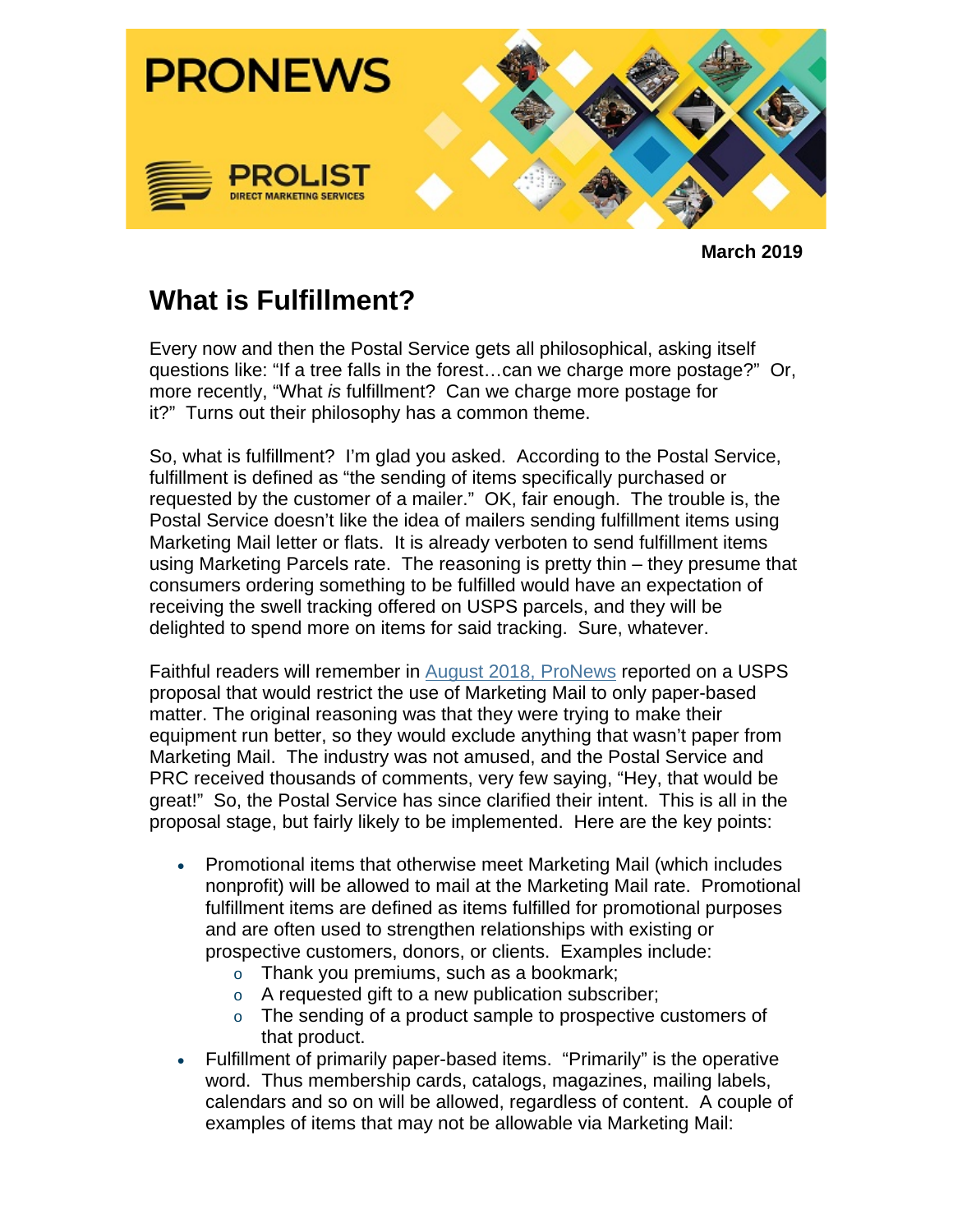- $\circ$  A merchant selling plastic screen protectors for a charge, not as a premium;
- o Other merchandise not made of paper that is sold to a customer such as a mouse pad, even though it fits the size and flexibility requirements to be a letter or flat.

In the end, most nonprofits and direct mail marketers will not have their mailing efforts impacted, unless they are literally selling items through the mail. Still, the details have not been worked out. The original proposal was worrisome. On the surface this newer one looks much better, thanks in no small part to comments from the mailing industry. Good work, industry!

We'll keep you informed as this moves forward.

## **USPS, White House, and Congress Notice One Another …that can't be good…**

There is a distinct threat that members of Congress and the White House may actually do something in the coming months. Scarier still, it could well be about the Postal Service.

As you read breathlessly in our December edition, the White House task force delivered its recommendation on rescuing the Postal Service from itself, recognizing that the Postal Service does not have a sustainable business model. The Senate Committee on Homeland Security and Governmental Affairs held a hearing on March 12 to consider the recommendations of the task force. The chief findings of the hearing seemed to be that a new rate mechanism was required, and labor costs need to be better controlled. Simply relieving the Postal Service of long term health and retirement obligations won't do the trick. Joining in the hearing were the Postal Service's new governors, PRC commissioners, and representatives from treasury and OMB. This is not the kind of hearing at which Bono and Sting testify. (but wouldn't that be great?)

As a backdrop to these hearings, the White House budget called for USPS cost reductions, including some old classics – 5-day-a-week delivery, centralized and curbside delivery, and a one-time rate increase. They're oldies, but goodies, and their passage seems more likely as red ink spreads at the Postal Service.

The timing on all of this is interesting as elections are just completed, and the House may not have the stomach for but so many investigations at the moment – so Congress may actually do something. The fact of the matter is that the Postal Service is unsustainable, but it cannot fix its problems without Congress. Of all of the unattractive possibilities on the table, raising rates may be the least objectionable to many members.